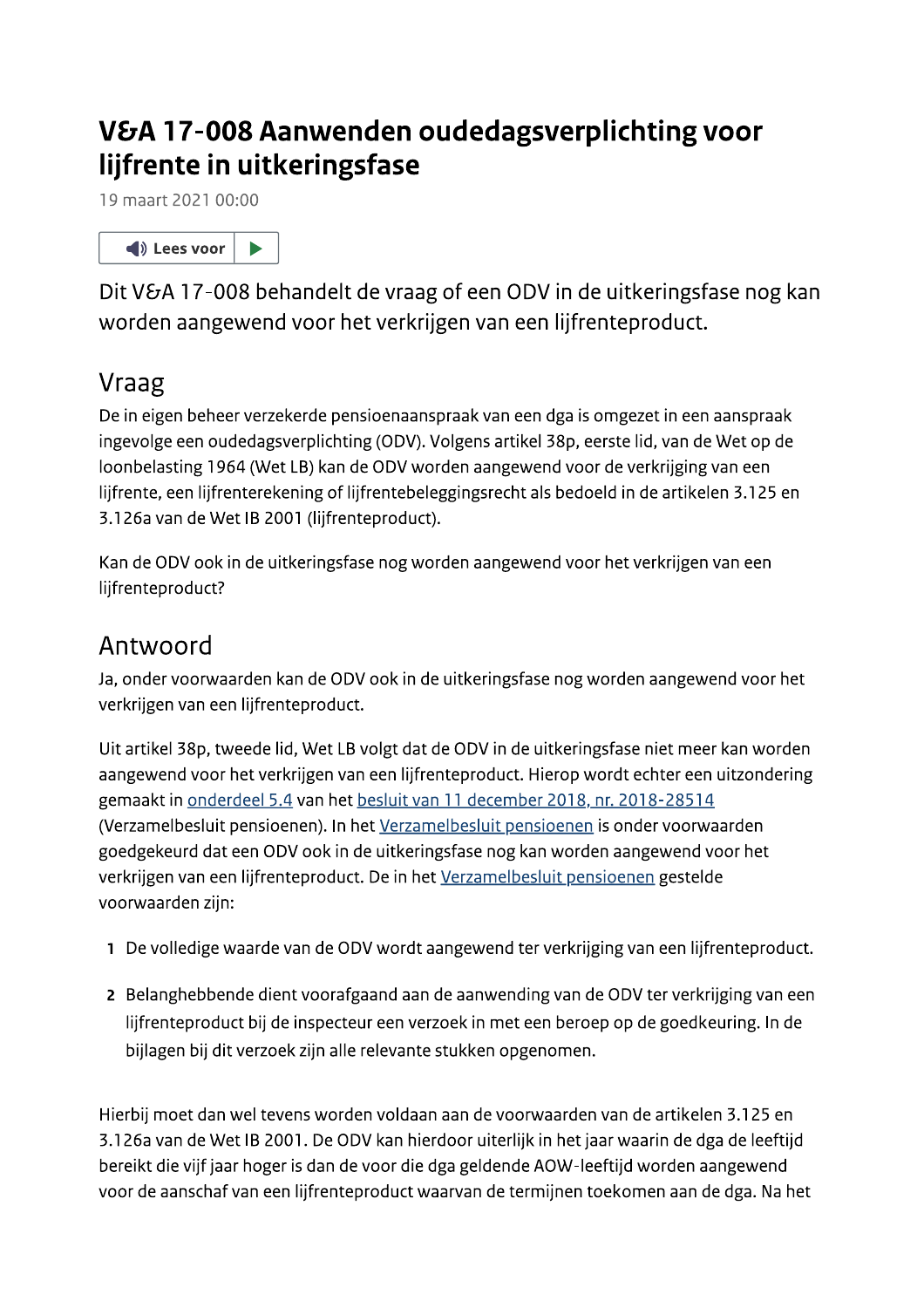jaar waarin de AOW-leeftijd plus vijf jaar is bereikt, kan de ODV alleen nog worden aangewend voor de aanschaf van een nabestaandenlijfrente als bedoeld in artikel 3.125, eerste lid, onderdeel b. van de Wet IB 2001.

Voor de situatie waarin de financiële middelen van het eigenbeheerlichaam onvoldoende zijn om de ODV volledig aan te wenden voor het verkrijgen van een lijfrenteproduct (onderdekking) zijn in het Verzamelbesluit pensioenen aanvullende voorwaarden gesteld. In dat geval geldt voorwaarde 1 niet, maar gelden in aanvulling op voorwaarde 2 de volgende drie voorwaarden:

- 3 De onderdekking is veroorzaakt door (reële) ondernemings- of beleggingsverliezen en niet het gevolg van andere factoren als bijvoorbeeld winstuitdelingen door het eigenbeheerlichaam in de afgelopen jaren of onvolwaardige dan wel afgewaardeerde vorderingen op de dga of aan hem verwante personen.
- 4 Alle aanwezige bezittingen van het eigenbeheerlichaam worden aangewend ter verkrijging van een lijfrenteproduct.
- 5 Het eigenbeheerlichaam wordt geliquideerd direct na de verkrijging van een lijfrenteproduct.

## Direct aanwenden ODV voor lijfrenteproduct nadat in eigen beheer verzekerde pensioenaanspraak is omgezet in ODV na AOW-leeftijd en twee maanden

Van 1 april 2017 tot en met 31 december 2019 is het mogelijk geweest om het volledige in eigen beheer verzekerde deel van de opgebouwde pensioenaanspraak af te kopen of om te zetten in een ODV. Indien de in eigen beheer verzekerde pensioenaanspraak van een dga meer dan twee maanden na het bereiken van de AOW-leeftijd werd omgezet in een ODV, moesten de uitkeringen van de ODV direct ingaan op grond van artikel 38p, tweede lid, onderdeel a, ten derde, Wet LB. Aanwending van de ODV ter verkrijging van een lijfrenteproduct zou dan dus alleen nog maar mogelijk zijn geweest binnen de voorwaarden van onderdeel 5.4 van het Verzamelbesluit pensioenen. Echter in deze specifieke situatie mocht de ODV direct bij het omzetten van de pensioenaanspraak in de ODV nog geheel of gedeeltelijk worden aangewend voor het verkrijgen van een lijfrenteproduct.

Het was in principe niet noodzakelijk om de aanwending van (een deel van) de ODV ter verkrijging van een lijfrenteproduct direct bij het na de AOW-leeftijd en twee maanden omzetten van de in eigen beheer verzekerde pensioenaanspraak vooraf af te stemmen met de inspecteur. Indien het in die situatie echter de bedoeling was de ODV (gedeeltelijk) af te wikkelen door slechts de aanwezige bezittingen van de BV te gebruiken voor een lijfrenteproduct, de BV te liquideren en het resterende deel van de ODV prijs te geven, was het wel aan te bevelen om een en ander vooraf af te stemmen met de inspecteur (zie ook V&A 17- $009$ ).